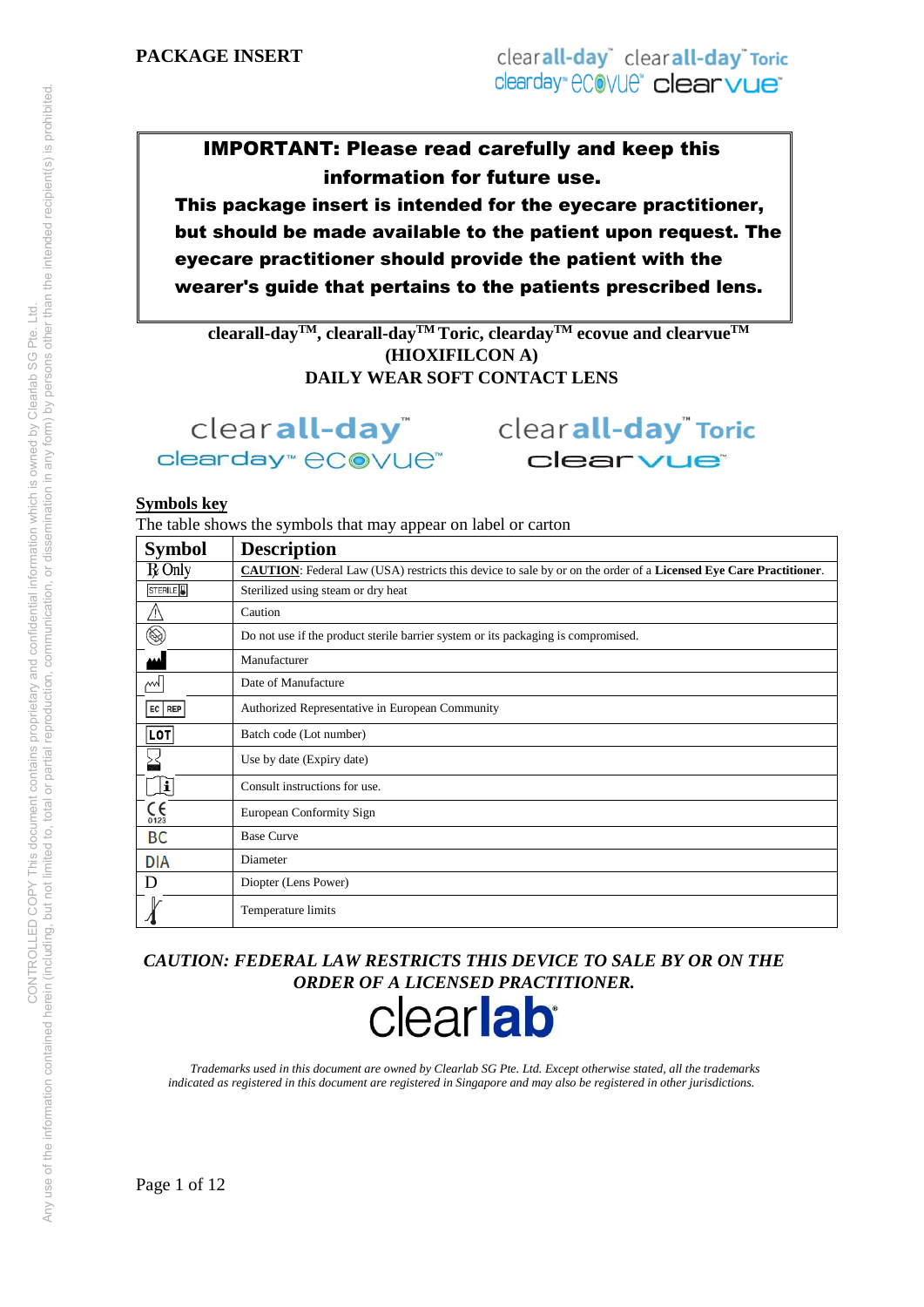# **IMPORTANT:**

Please read carefully and keep this information for future use. This package insert is intended for the eyecare practitioner, but should be made available to the patient upon request. The eyecare practitioner should provide the patient with the wearer's guide that pertains to the patients prescribed lens.

# **DESCRIPTION:**

The **clearall-day<sup>TM</sup>, <b>clearday**<sup>TM</sup> **ecovue and <b>clearvue**<sup>TM</sup> (Hioxifilcon A) Soft **(hydrophilic) Contact Lens** are available as a single vision spherical lens, and **clearalldayTM Toric** as a back surface astigmatic (toric) lens. The hydrophilic nature of this material allows the lens to become soft and pliable when immersed in an aqueous solution.

The non-ionic lens material, (hioxifilcon A) is a random copolymer of 2-hydroxythyl methacrylate and 2,3-dihydroxypropyl methacrylate, cross linked with ethylene glycol dimethacrylate. It consists of 43% hioxifilcon A and 57% water by weight when immersed in buffered saline solution. The lens is available clear or with a blue visibilityhandling tint, color additive 'Reactive Blue 19', 21 CFR part 73.2121. The United States Adopted Names Council (USAN) has adopted the (hioxifilcon A) name.

In the hydrated state, the lens conforms to the curvature of the eye covering the cornea and extending slightly beyond the limbus forming a colorless, transparent optical surface. The hydrophilic properties of the lens require that it be maintained in a fully hydrated state in a solution compatible with the eye. If the lens dries out, it will become hard and appear somewhat warped however, it will return to its proper configuration when completely rehydrated in the proper storage solution.

The hydrophilic characteristics allow aqueous solutions to enter the lens and in its fully hydrated state the lens is approximately 57% water by weight. The physical properties of the lens are:

# **Lens Properties**

| $\Box$ Refractive Index    | $1.4058$ (wet)                                                                                      |
|----------------------------|-----------------------------------------------------------------------------------------------------|
| □ Light Transmission       | greater than 95%                                                                                    |
| □ Water Content            | 57 %                                                                                                |
| $\square$ Specific Gravity | $1.1287$ (hydrated)                                                                                 |
| $\Box$ Oxygen Permeability | 20.0 x 10 <sup>-11</sup> (cm <sup>2</sup> /sec) (mlO <sub>2</sub> /ml x mm Hg @ 35 <sup>o</sup> C), |
|                            | (Fatt method ISO9913-1).                                                                            |

# **Lens Parameters**

| $\Box$ Diameter Range   | 13.0 to 15.0 mm       |
|-------------------------|-----------------------|
| □ Power Range           | $-20.00$ to $+20.00D$ |
| $\Box$ Base Curve Range | 8.0 to 9.2 mm         |

The lenses are hemispherical flexible shells which cover the cornea and portion of the adjacent sclera with the following dimensions:

Page 2 of 12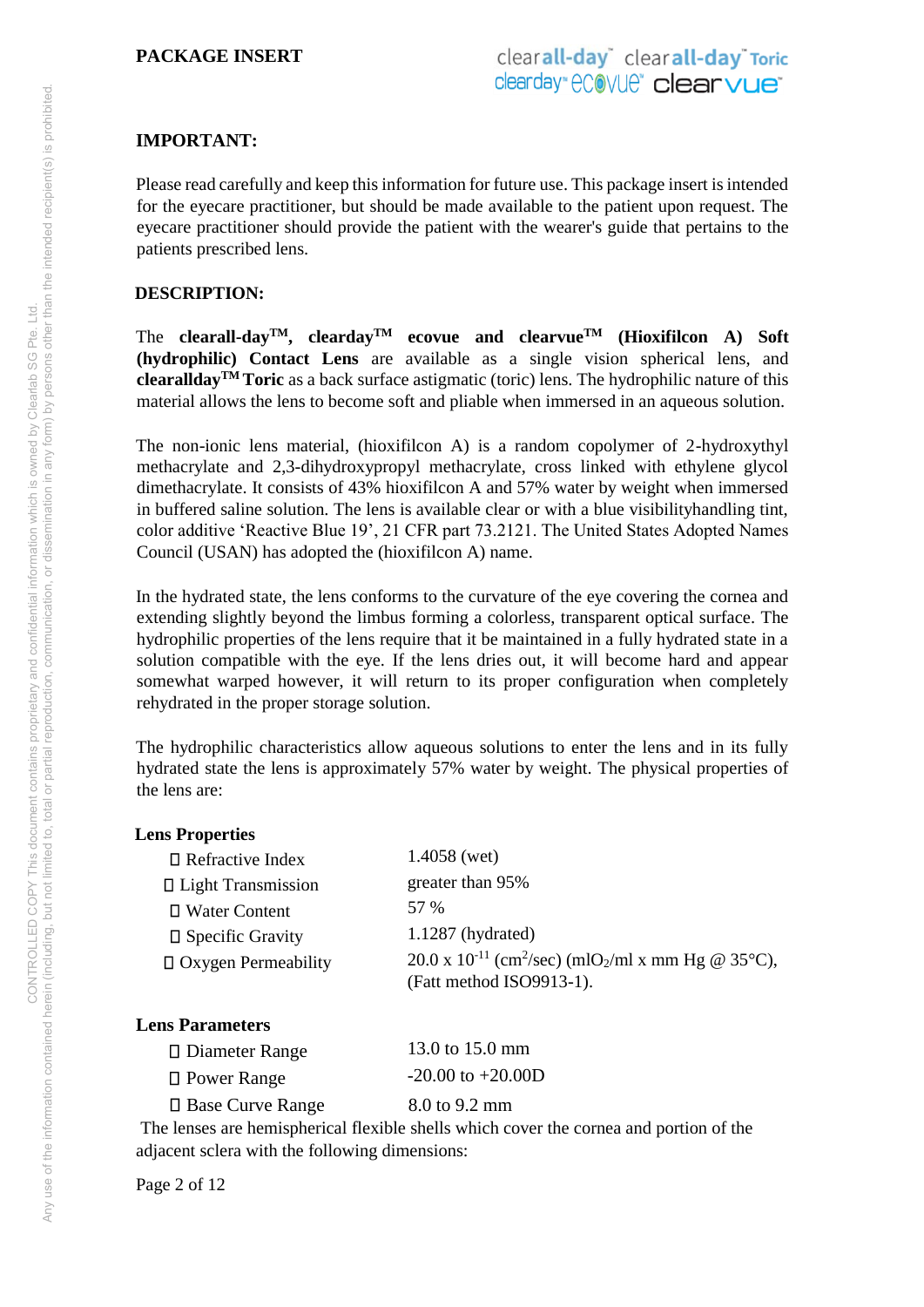### **clearall-dayTM and clearall-dayTM Toric**

| П      | <b>Chord Diameter</b>   | $: 14.2 \text{ mm}$                                                                                                                                                                                            |
|--------|-------------------------|----------------------------------------------------------------------------------------------------------------------------------------------------------------------------------------------------------------|
| п      | <b>Center Thickness</b> | $: 0.08$ mm                                                                                                                                                                                                    |
|        | <b>Base Curve</b>       | $: 8.6$ mm                                                                                                                                                                                                     |
|        | Powers                  | $\pm 0.0$ to -6.00 Diopters in 0.25 D increments<br>$-6.50$ to $-20.00$ Diopters in 0.50 D increments<br>$+0.25$ to $+4.00$ Diopters in 0.25 D increments<br>$+4.50$ to $+20.00$ Diopters in 0.50 D increments |
| $\Box$ | Cylinders               | $: -1.00$ D, $-1.75$ D, $-2.50$ D                                                                                                                                                                              |
|        | Axis                    | : $80^\circ$ , $90^\circ$ , $100^\circ$ , $20^\circ$ , $10^\circ$ , $180^\circ$ , $170^\circ$ , $160^\circ$                                                                                                    |

### **cleardayTM ecovue and clearvueTM**

| <b>Chord Diameter</b>   | $: 14.2 \text{ mm}$                                      |
|-------------------------|----------------------------------------------------------|
| <b>Center Thickness</b> | $: 0.08$ mm at $-3.00D$ (varies with power)              |
| <b>Base Curve</b>       | : $8.6$ mm for $-0.50$ to $-10.00D$                      |
|                         | 8.7 mm for $+0.50$ to $+3.75D$                           |
|                         | 8.8 mm for $+4.00$ to $+6.00D$                           |
| <b>Powers</b>           | $\pm 0.00$ to -6.00 Diopters in 0.25 D increments        |
|                         | $-6.50$ to $-10.00$ Diopters in 0.50 D increments        |
|                         | $+0.25$ to $+4.00$ Diopters in 0.25 D increments $+4.50$ |
|                         | to $+6.00$ Diopters in 0.50 D increments                 |

# **ACTIONS:**

In it's hydrated state, the **clearall-dayTM, clearall-dayTM Toric, cleardayTM ecovue and clearvueTM (Hioxifilcon A) Soft (hydrophilic) Contact Lens**, when placed on the cornea, act as a refracting medium (except plano lenses) to focus light rays on the retina.

# **CAUTION:**

Due to the small number of patients enrolled in clinical investigation of lens, all refractive powers, design configurations, or lens parameters available in the lens material are not evaluated in significant numbers. Consequently, when selecting an appropriate lens design and parameters, the eyecare practitioner should consider all characteristics of the lens that can affect lens performance and ocular health, including oxygen permeability, wettability, central and peripheral thickness, and optic zone diameter.

The potential impact of these factors on the patient's ocular health must be carefully weighed against the patient's need for refractive correction therefore, the continuing ocular health of the patient and lens performance on the eye should be carefully monitored by the prescribing eyecare practitioner.

Page 3 of 12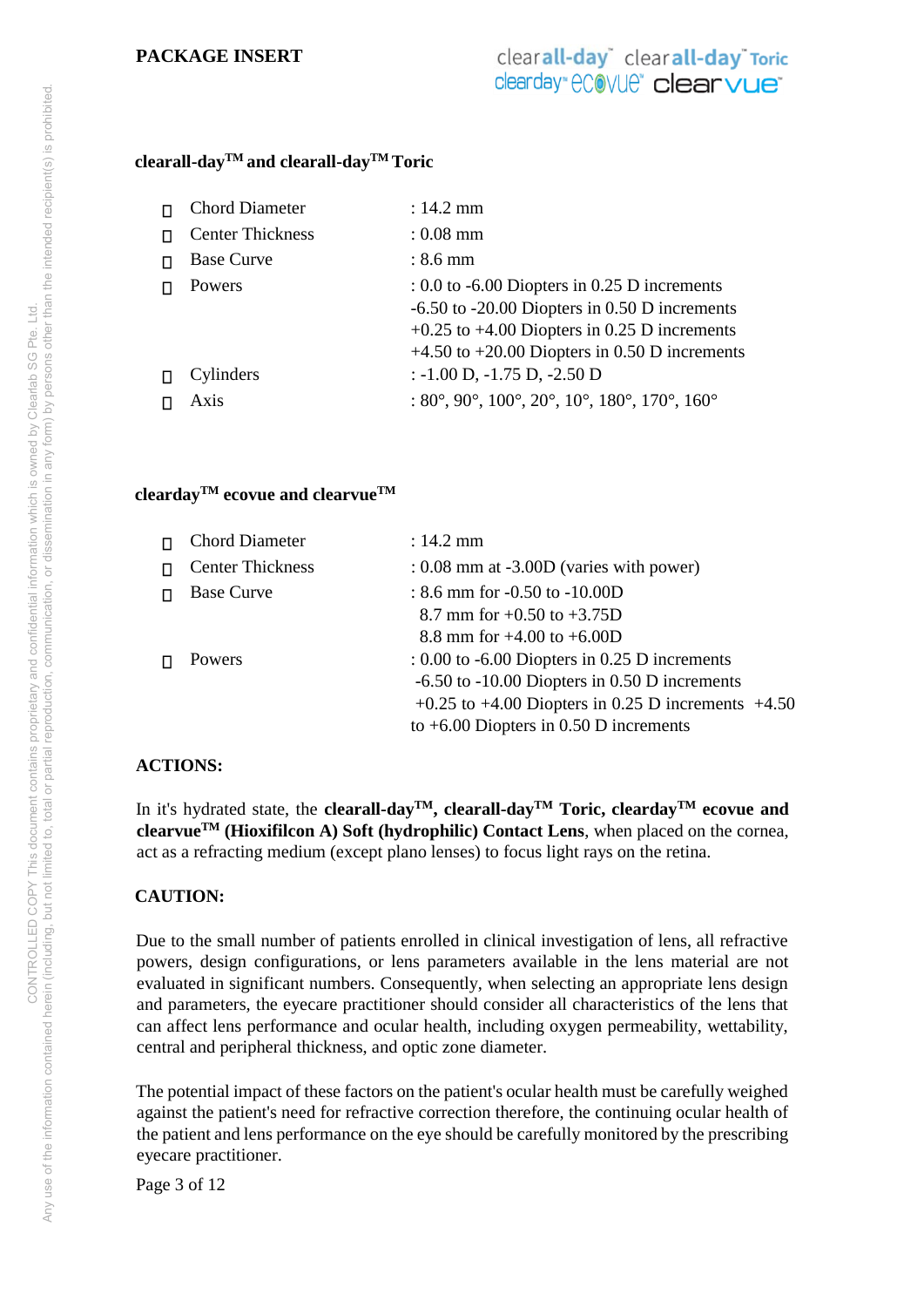# **INDICATIONS:**

The **clearall-dayTM ,cleardayTM ecovue and clearvueTM (hioxifilcon A) Spherical Soft Contact Lenses** for daily wear are indicated for the correction of visual acuity (except for plano lenses) in aphakic and not aphakic persons with non-diseased eyes with myopia or hyperopia. The lens may be worn by persons who exhibit refractive astigmatism of .75 diopters or less where the astigmatism does not interfere with visual acuity. The lens may be cleaned and disinfected using a chemical (not heat) lens care system.

The **clearall-dayTM Toric (hioxifilcon A) Toric Soft Contact Lenses** for daily wear are indicated for the correction of visual acuity (except for plano lenses) in aphakic and not aphakic persons with non-diseased eyes with myopia or hyperopia and may have astigmatism of 7.00D of astigmatism or less.

The lens may be cleaned and disinfected using a chemical (not heat) lens care system. Eyecare practitioners may prescribe the lenses for frequent/planned replacement wear, with cleaning, disinfection and scheduled replacement. When prescribed for frequent/planned replacement wear, the lens may be cleaned and disinfected using a chemical (not heat) lens care system.

# **CONTRAINDICATIONS (REASONS NOT TO USE):**

DO NOT USE the **clearall-dayTM, clearall-dayTM Toric, cleardayTM ecovue and clearvueTM (Hioxifilcon A) Soft (hydrophilic) Contact Lens** when any of the following conditions are present:

- Acute and subacute inflammation or infection of the anterior chamber of the eye.
- Any eye disease, injury, or abnormality that affects the cornea, conjunctiva, or eyelids.
- Severe insufficiency of lacrimal secretion (dry eyes).
- Corneal hypoesthesia (reduced corneal sensitivity), if not-aphakic.
- Any systemic disease that may affect the eye or be exaggerated by wearing contact lens.
- Allergic reactions of ocular surfaces or adnexa that may be induced or exaggerated by wearing contact lens or use of contact lens solutions.
- Allergy to any ingredient, such as mercury or thimerosal, in a solution which is to be used to care for the **clearall-dayTM, clearall-dayTM Toric, cleardayTM ecovue and clearvueTM (Hioxifilcon A) Soft (hydrophilic) Contact Lens.**
- Any active corneal infection (bacterial, fungi, or viral)  $\Box$  If eyes become red or irritated.
- Patients unable to follow lens care regimen or unable to obtain assistance to do so.

Page 4 of 12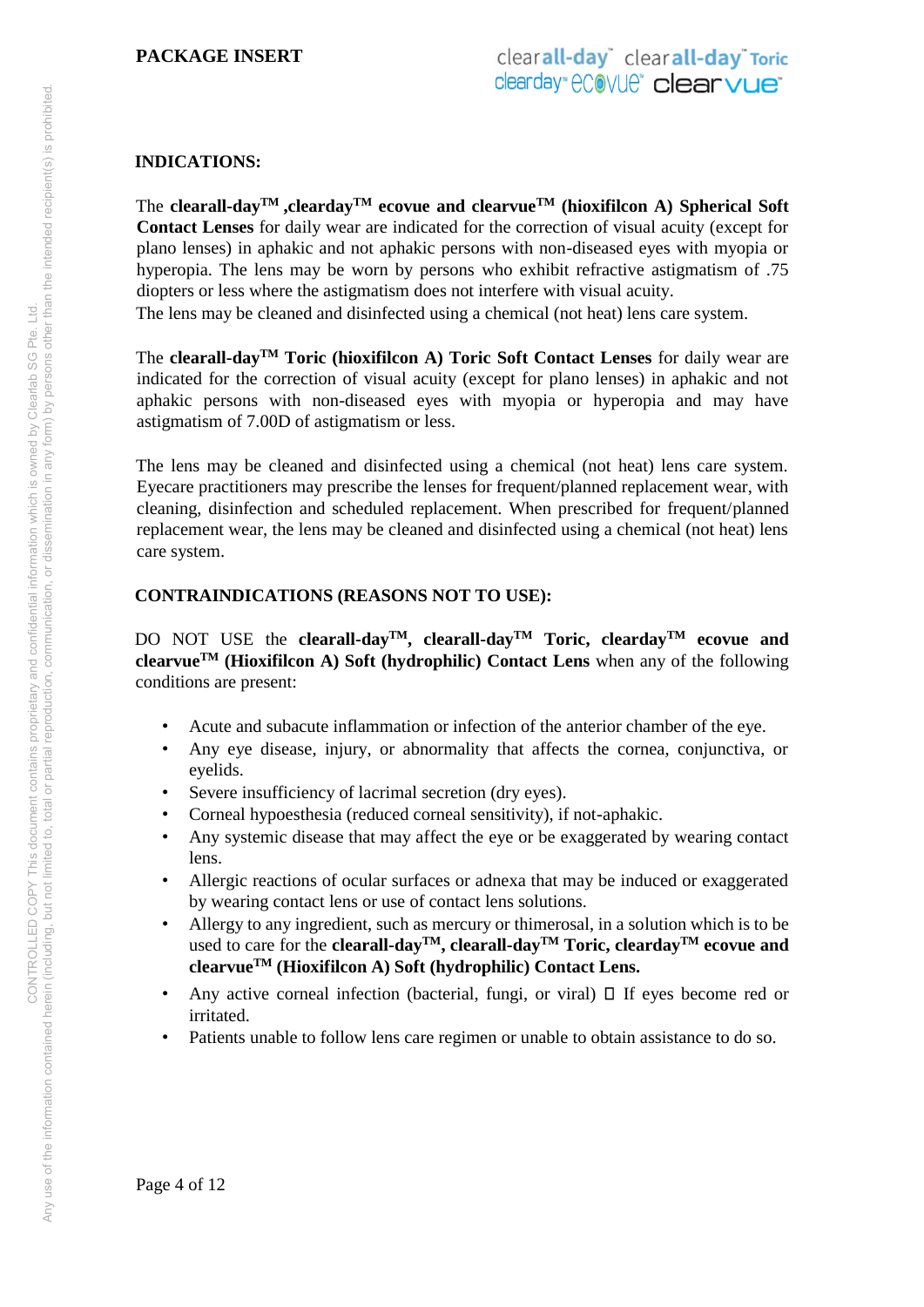# **WARNINGS:**

- PROBLEMS WITH CONTACT LENS AND LENS CARE PRODUCTS COULD RESULT IN **SERIOUS INJURY** TO THE EYE. It is essential that patients follow their eyecare practitioner's direction and all labeling instructions for proper use of lens and lens care products, including the lens case. EYE PROBLEMS, INCLUDING CORNEAL ULCERS, CAN DEVELOP RAPIDLY AND LEAD TO **LOSS OF VISION;** THEREFORE, IF YOU EXPERIENCE EYE DISCOMFORT, EXCESSIVE TEARING, VISION CHANGES, OR REDNESS OF THE EYE, **IMMEDIATELY REMOVE YOUR LENS** AND PROMPTLY CONTACT YOUR EYECARE PRACTITIONER.
- All contact lens wearers must see their eyecare practitioner as directed.
- Daily wear lens are not indicated for overnight wear, and patients should be instructed not to wear lens while sleeping. Clinical studies have shown that the risk of serious adverse reactions is increased when this lens is worn overnight.
- Studies have shown that contact lens wearers who are smokers have a higher incidence of adverse reactions than nonsmokers do.

# **PRECAUTIONS:**

Special Precautions for eyecare practitioner:

• Clinical studies have demonstrated that contact lens manufactured from (hioxifilcon A) is safe and effective for their intended use. However, the clinical studies may not have included all design configurations or lens parameters that are presently available in this lens material.

Consequently, when selecting an appropriate lens design and parameters, the eyecare practitioner should consider all characteristics of the lens that can affect lens performance and ocular health, including oxygen permeability, wettability, central and peripheral thickness, and optic zone diameter.

The potential impact of these factors on the patient's ocular health should be carefully weighed against the patient's need for refractive correction: therefore, the continuing ocular health of the patient and lens performance on the eye should be carefully monitored by the prescribing eyecare practitioner.

- Fluorescein, a yellow dye, should not be used while the lens is on the eye. The lens absorbs this dye and become discolored. Whenever Fluorescein is used in eyes, the eyes should be flushed with a sterile saline solution that is recommended for in eye use. Wait at least one hour before replacing the lens. Too early replacement may allow the lens to absorb residual Fluorescein irreversibly.
- Before leaving the eyecare practitioner's office, the patient should be able to promptly remove lens or should have someone else available who can remove the lens for him or her.
- Eyecare practitioners should instruct the patient to remove the lens immediately if the eye becomes red or irritated.

Page 5 of 12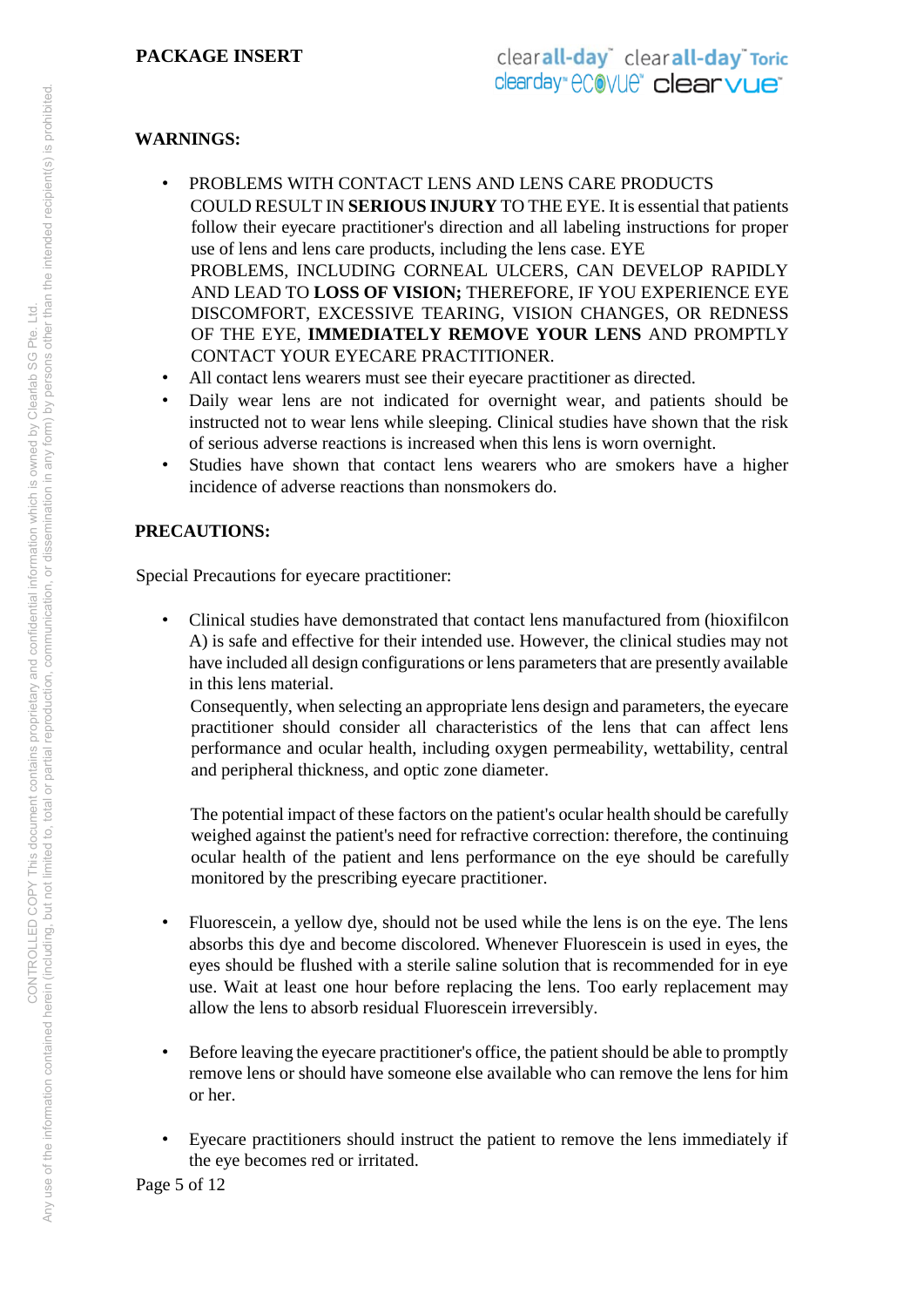Eyecare practitioners should carefully instruct patients about the following care regimen and safety precautions:

- Different solutions cannot always be used together, and not all solutions are safe for use with all lens. Use only recommended solutions that are fresh and sterile. Never use solutions recommended for conventional hard contact lens only. Chemical disinfection solutions should not be used with heat unless specifically indicated on product labeling for use in both heat and chemical disinfection. Always use **FRESH, STERILE UNEXPIRED** lens care solutions. Always follow directions in the package inserts for the use of contact lens solutions. Sterile unpreserved solutions, when used, should be discarded after the time specified in the labeling directions. Do not use saliva or anything other than the recommended solution for lubricating or rewetting lens. Always keep the lens completely immersed in the recommended storage solution when the lens is not being worn (stored). Prolonged periods of drying will damage the lens. Follow the lens care directions for (Care for a Dried Out Dehydrated Dry Lens) if the lens surface does become dried out.
- If the lens sticks (stops moving) on the eye, follow the recommended directions on (care for sticking non-moving lens). The lens should move freely on the eye for the continued health of the eye. If nonmovement of the lens continues, the patient should be instructed to **IMMEDIATELY** consult his or her eyecare practitioner.
- Always wash and rinse hands before handling lens. Do not get cosmetics, lotions, soaps, creams, deodorants, or sprays in the eyes or on the lens. Insert lenses before applying makeup and remove lenses before taking makeup off.
- Do not touch contact lens with the fingers or hands if the hands are not free of foreign materials, as microscope scratches of the lens may occur, causing distorted vision and/or injury to the eye.
- Carefully follow the handling, insertion, removal, cleaning, disinfection, storing and wearing instructions in the patient instructions for the **clearall-dayTM, clearalldayTM Toric, cleardayTM ecovue and clearvueTM (Hioxifilcon A) Soft (hydrophilic) Contact Lens** as those prescribed by the eyecare practitioner.
- Never wear lens beyond the period recommended by the eyecare practitioner.
- If aerosol products such as hair spray are used while wearing lens, exercise caution and keep eyes closed until the spray has settled.
- Always handle lens carefully and avoid dropping them.
- Avoid all harmful or irritating vapors and fumes while wearing lens.
- Ask the eyecare practitioner about wearing lens during sporting activities.
- Inform the doctor (health care practitioner) about being a contact lens wearer.
- Never use tweezers or other tools to remove lens from the lens container unless specifically indicated for that use. Pour the lens into the hand.
- Do not touch the lens with fingernails.
- Always contact the eyecare practitioner before using any medicine or medications in the eyes.
- Always inform the employer of being a contact lens wearer. Some jobs may require use of eye protection equipment or may require that the patient not wear contact lens.
- As with any contact lens, follow-up visits are necessary to assure the continuing health of the patient's eyes. The patient should be instructed as to a recommended follow-up schedule.

Page 6 of 12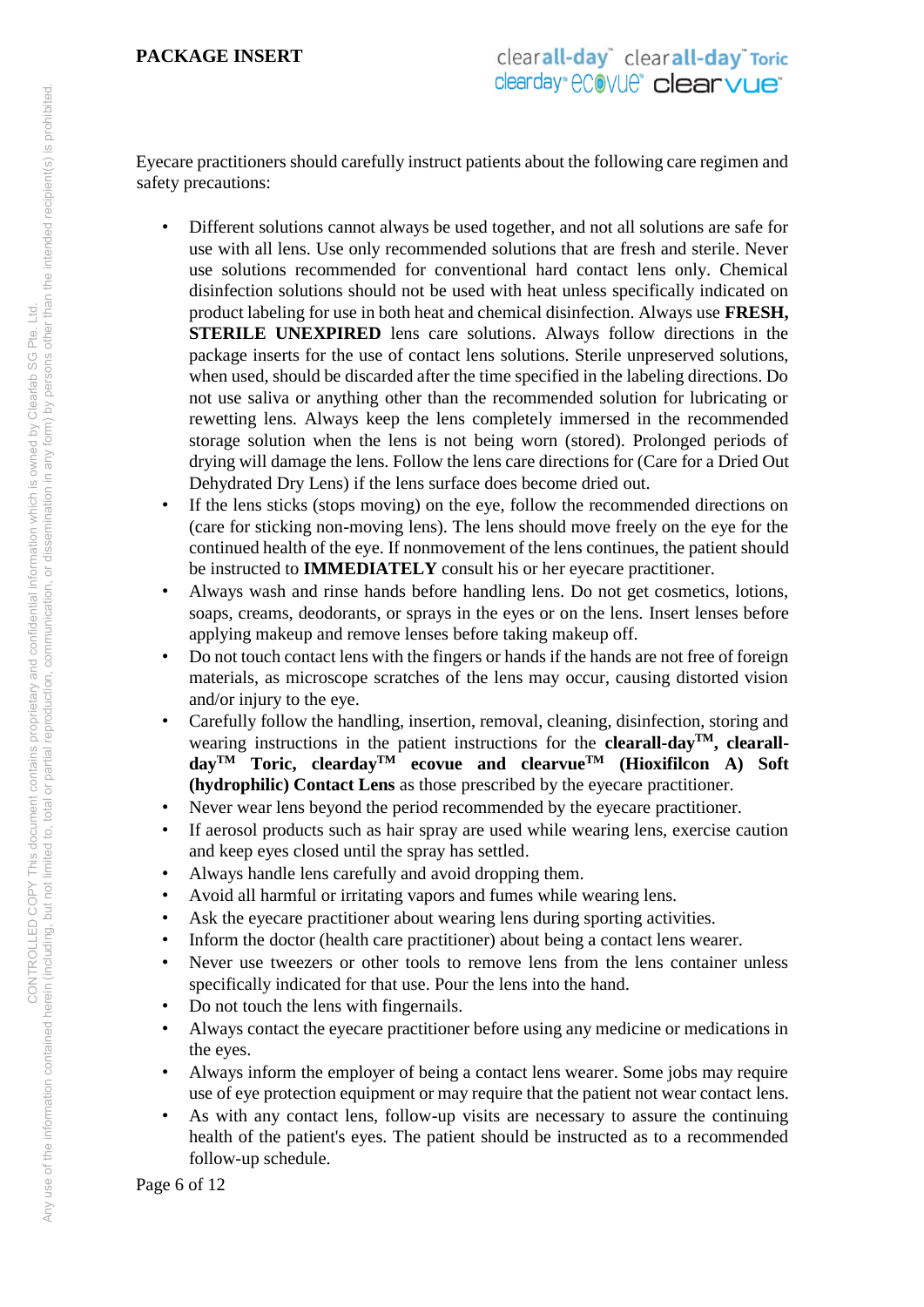# **ADVERSE REACTIONS:**

The patient should be informed that the following problems may occur:

- Eyes stinging, burning, itching (irritation), or other eye pain.
- Comfort is less than when lens was first placed on eye.
- Feeling that something is in the eye such as a foreign body or scratched area.
- Excessive watering (tearing) of the eye.
- Unusual eye secretions.
- Redness of the eye.
- Reduced sharpness of vision (poor visual acuity).
- Blurred vision, rainbows, or halos around objects.
- Sensitivity to light (photophobia).
- Dry eyes.

If the patient notices any of the above, he or she should be instructed to:

- **IMMEDIATELY REMOVE LENS.**
- If discomfort or problems stops, then look closely at the lens. If the lens is in any damage, **DO NOT PUT THE LENS BACK ON THE EYE.** Place the lens in the storage case and contact the eyecare practitioner. If the lens has dirt, an eyelash, or other foreign body on it, or the problem stops and the lens appears undamaged, the patient should thoroughly clean, rinse, and disinfect the lens then reinsert them.
- After reinsertion, if the problem continues, the patient should **IMMEDIATELY REMOVE THE LENS AND CONSULT THE EYECARE PRACTITIONER**

When any of the above problems occur, a serious condition such as infection, corneal ulcer, neovascularization, or iritis may be present. The patient should be instructed to **KEEP LENS OFF THE EYE AND SEEK IMMEDIATE PROFESSIONAL** 

**IDENTIFICATION** of the problem and prompt treatment to avoid serious eye damage.

# **FITTING:**

Conventional methods of fitting contact lens apply to the **clearall-dayTM, clearall-dayTM Toric, cleardayTM ecovue and clearvueTM (Hioxifilcon A) Soft (hydrophilic)** spherical and toric contact lens. For a detailed description of the fitting techniques, refer **clearalldayTM, clearall-dayTM Toric, cleardayTM ecovue and clearvueTM (Hioxifilcon A) Soft (hydrophilic) Contact Lens** Professional Fitting and Patient Information/ Wearer's Guide, copies of which are available from:

**Clearlab SG Pte. Ltd.** 

139 Joo Seng Road, Singapore 368362 Tel: +65 6749 1090 Fax: +65 6282 3953 Email: Regulatory@clearlab.com Website: www.clearlab.com

Page 7 of 12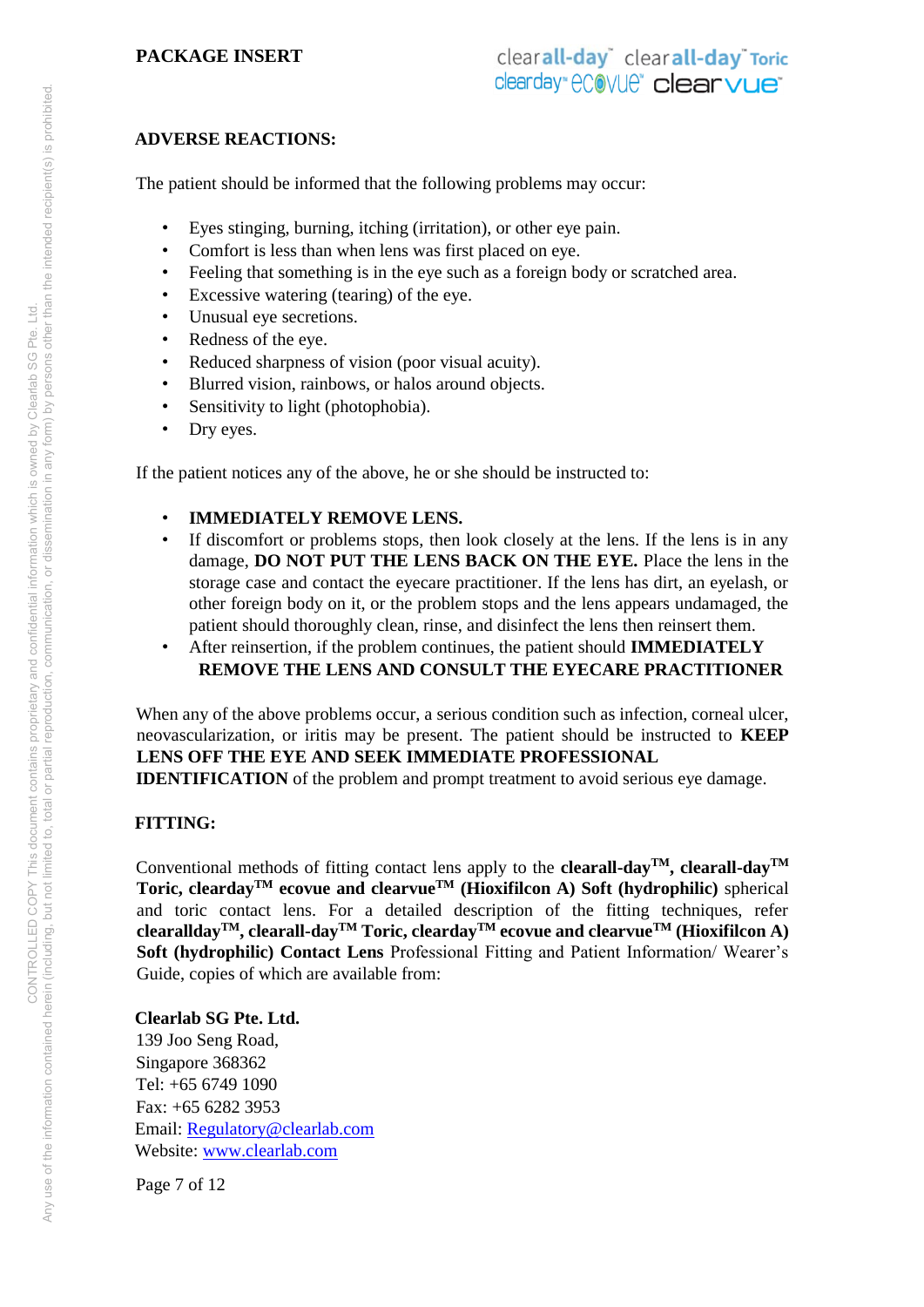# **RECCOMENDED WEARING SCHEDULE:**

Close professional supervision is recommended to ensure safe and successful contact lens wear. If the patient complains of discomfort, decreased vision, ocular injection or corneal edema, the lens should be removed and the patient scheduled for examination. The problem may be relieved by putting the patient on a different wearing schedule or possibly by refitting the lens.

Patients tend to overwear the lens initially. It is important not to exceed the wearing schedule. Regular check ups, as determined by the eyecare practitioner, are also extremely important. The maximum suggested wearing schedule for the **clearall-day**<sup>TM</sup>, **clearall-day**<sup>TM</sup> Toric, **cleardayTM ecovue and clearvueTM (Hioxifilcon A) Soft (hydrophilic) Contact Lens** is suggested below.

| $\mathbf{A}$        |  | . . |                                    |          |                     |
|---------------------|--|-----|------------------------------------|----------|---------------------|
| <b>DURS</b><br>. Hu |  | ιv  | $\sim$<br>$\overline{\phantom{0}}$ | ∼<br>- 1 | waking hours<br>All |

**STUDIES HAVE NOT BEEN COMPLETED TO SHOW THAT THE "clearalldayTM, clearall-dayTM Toric, cleardayTM ecovue and clearvueTM (Hioxifilcon A) Soft (hydrophilic) Contact Lens" IS SAFE TO WEAR DURING SLEEP** 

# **FREQUENT** / **PLANNED REPLACEMENT:**

It is recommended that the **clearall-dayTM, clearall-dayTM Toric, cleardayTM ecovue and clearvueTM (Hioxifilcon A) Soft (hydrophilic) Contact Lens** be discarded and replaced with a new lens every month. However, as the eyecare practitioner, you are encouraged to determine an appropriate lens replacement schedule based upon the response of the patient.

• WEARING SCHEDULES SHOULD BE DETERMINED BY THE EYECARE PRACTITIONER.

# **LENS CARE DIRECTIONS:**

Eyecare practitioners should review with the patient lens care directions, including both basic lens care information and specific instructions on the lens care regimen recommended for the patient:

#### • **Basic Instructions:**

Care of contact lens takes very little time and involves THREE essential steps - **CLEANING, RINSING AND DISINFECTING.** Each step in itself is important, and one step is not to be replaced by the other. Always wash, rinse and dry hands before handling contact lens. Always use **FRESH, STERILE UNEXPIRED** lens care solutions. Use the recommended lens care system; either chemical (not heat) or heat (thermal). Different solutions cannot always be used together, and not all solutions are safe for use with all lens. **DO NOT ALTERNATE OR MIX LENS**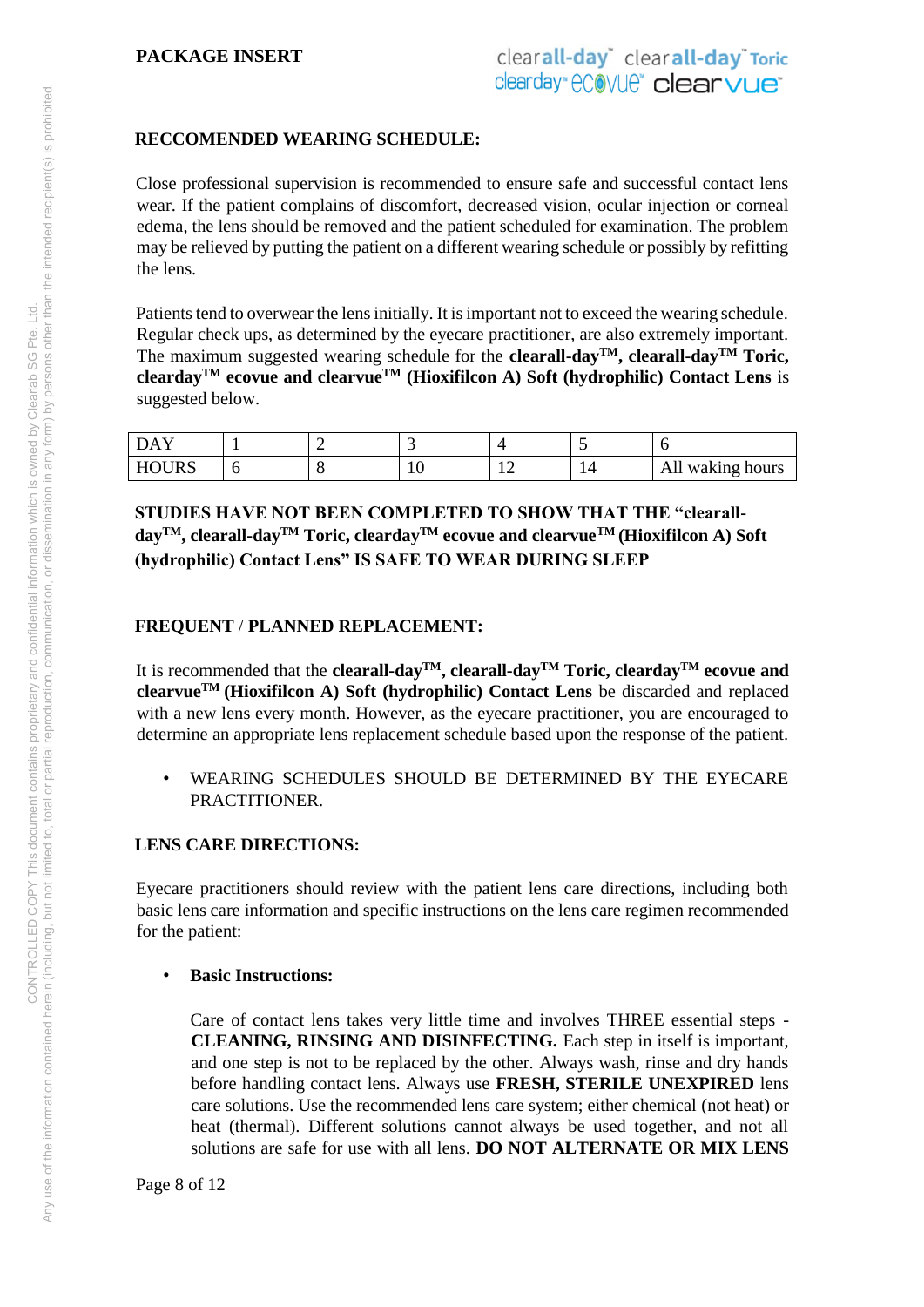**CARE SYSTEMS UNLESS INDICATED ON SOLUTION LABELING.** Do not use saliva or anything other than the recommended solutions for lubricating or rewetting lens. Do not put lens in the mouth. Lens should be **cleaned, rinsed, and disinfected** each time they are removed. **Cleaning and rinsing**  are necessary to remove mucus and film from the lens surface. **Disinfecting** is necessary to destroy harmful germs.

The lens case must be emptied and refilled with fresh, sterile recommended storage and disinfection solution prior to disinfecting the lens. Eyecare practitioners may recommend a lubricating/rewetting solution, which can be used to wet (lubricate) lens while they are being worn to make them more comfortable.

**Note:** Some solutions may have more than one function, which will be indicated on the label. Read the label on the solution bottle, and follow instructions.

#### • **Lens cleaning, disinfection, and storage:**

**Clean** one lens first (always the same lens first to avoid mix-ups), rinse the lens thoroughly with recommended rinsing or disinfecting solution to remove the cleaning solution, mucus, and film from the lens surface, and put lens into correct chamber of the lens storage case. Then repeat the procedure for the second lens. After cleaning, **disinfect** lens using the system recommended by the manufacture and/or the eyecare practitioner. To store lens, disinfect and leave them in the closed/unopened case until ready to wear. If lens is not to be used immediately following disinfection, the patient should be instructed to consult the package insert or the eyecare practitioner for information on storage of lens. Follow the instruction and timing recommended by the solution manufacturer.

#### **Lens disinfection with Hydrogen Peroxide lens care systems:**

**Neutralized the lens before wearing, when hydrogen peroxide lens care systems is used** and carefully follow instructions on solution labeling.

**Use ONLY the lens case provided with the hydrogen peroxide care system** as this case may contain neutralizer. Failure to use the specialized case will cause stinging, burning, and damage to the eye. Always follow the recommendations on hydrogen peroxide lens care system labeling.

#### • **Lens Case Cleaning and Maintenance:**

Contact lens cases can be a source of bacteria growth. After removing the lens from the case, empty and rinse the lens storage case with solution as recommended by the lens case manufacture; then allow the lens case to air dry. When the case is used again, refill it with storage solution. Replace lens case at regular intervals as recommended by the lens case manufacture or your eyecare practitioner.

Page 9 of 12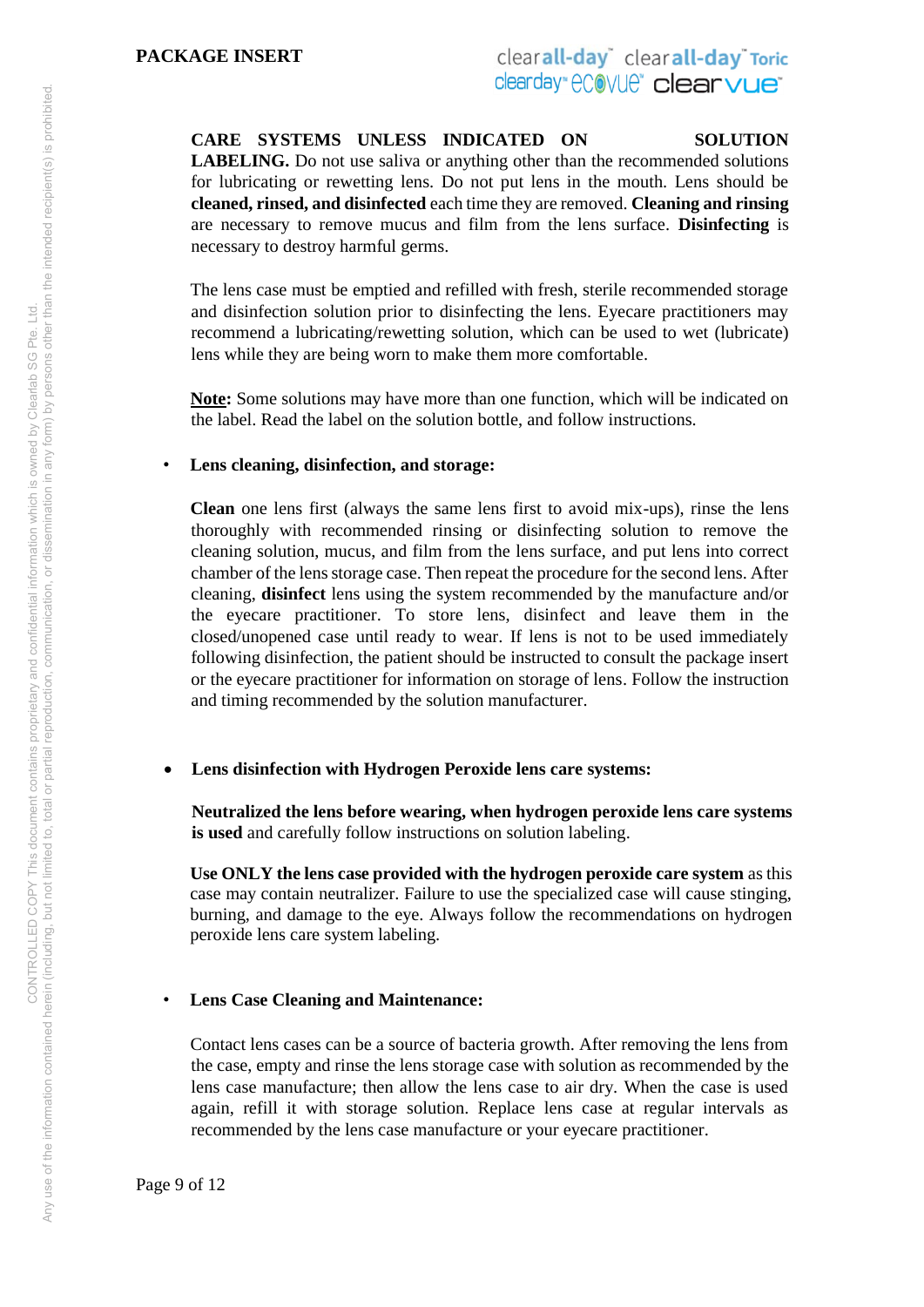# • **Lens Care Regimen:**

Patients must adhere to the lens care regimen recommended by their eyecare practitioner for the **clearall-dayTM, clearall-dayTM Toric, cleardayTM ecovue and clearvueTM (Hioxifilcon A) Soft (hydrophilic) Contact Lens**. Failure to follow this procedure may result in development of serious ocular infections

### • **Care for a dried out (dehydrated) dry lens:**

If for some reason, your lens dry out completely a minimum of handling is important, as they are very brittle in the dehydrated state. Carefully place them in rinsing or storage solution for a minimum of thirty minutes during which time they will become soft and flexible. Then follow the cleaning, rinsing, and disinfecting procedures including soaking the lens in storage and disinfection solution for four hours before wearing again.

### • **Care for a sticking (non-moving) lens:**

If the lens sticks (cannot be removed), the patient should be instructed to apply 3 to 4 drops of the recommended lubricating or rewetting solution directly to the eye and wait until the lens begins to move freely on the eye before removing it. If nonmovement of the lens continues after 15 minutes, the patient should **IMMEDIATELY** consult the eyecare practitioner.

#### • **Storage:**

The **clearall-dayTM, clearall-dayTM Toric, cleardayTM ecovue and clearvueTM (Hioxifilcon A) Soft (hydrophilic) Contact Lens** must be stored only in the recommended solutions. If left exposed to the air, the lens will dehydrate. If lens dehydrates, reference above section on caring for dried out (dehydrated) dry lens.

# • **Lenses prescribed for frequent replacement:**

The **clearall-dayTM, clearall-dayTM Toric, cleardayTM ecovue and clearvueTM (Hioxifilcon A) Soft (hydrophilic) Contact Lens** may be prescribed in a frequent replacement program and should be thrown away after the recommended wearing period prescribed by the eyecare practitioner.

# • **Chemical (NOT HEAT) Lens Disinfection:**

- 1. Wash and rinse your hands thoroughly BEFORE HANDLING LENS.
- 2. After removal of lens, **CLEAN** the lens by applying three drops of cleaner to each surface. Then rub the lens between your fingers for 20 seconds.
- 3. AFTER CLEANING, thoroughly rinse both surfaces of the lens with a steady stream of fresh, sterile rinsing solution for approximately 10 seconds.
- 4. Fill contact lens carrying case with the recommended disinfection and storage solution and place lens in the proper cells for a minimum of 4 hours. Follow the instruction and timings recommended by the manufacturer.

Page 10 of 12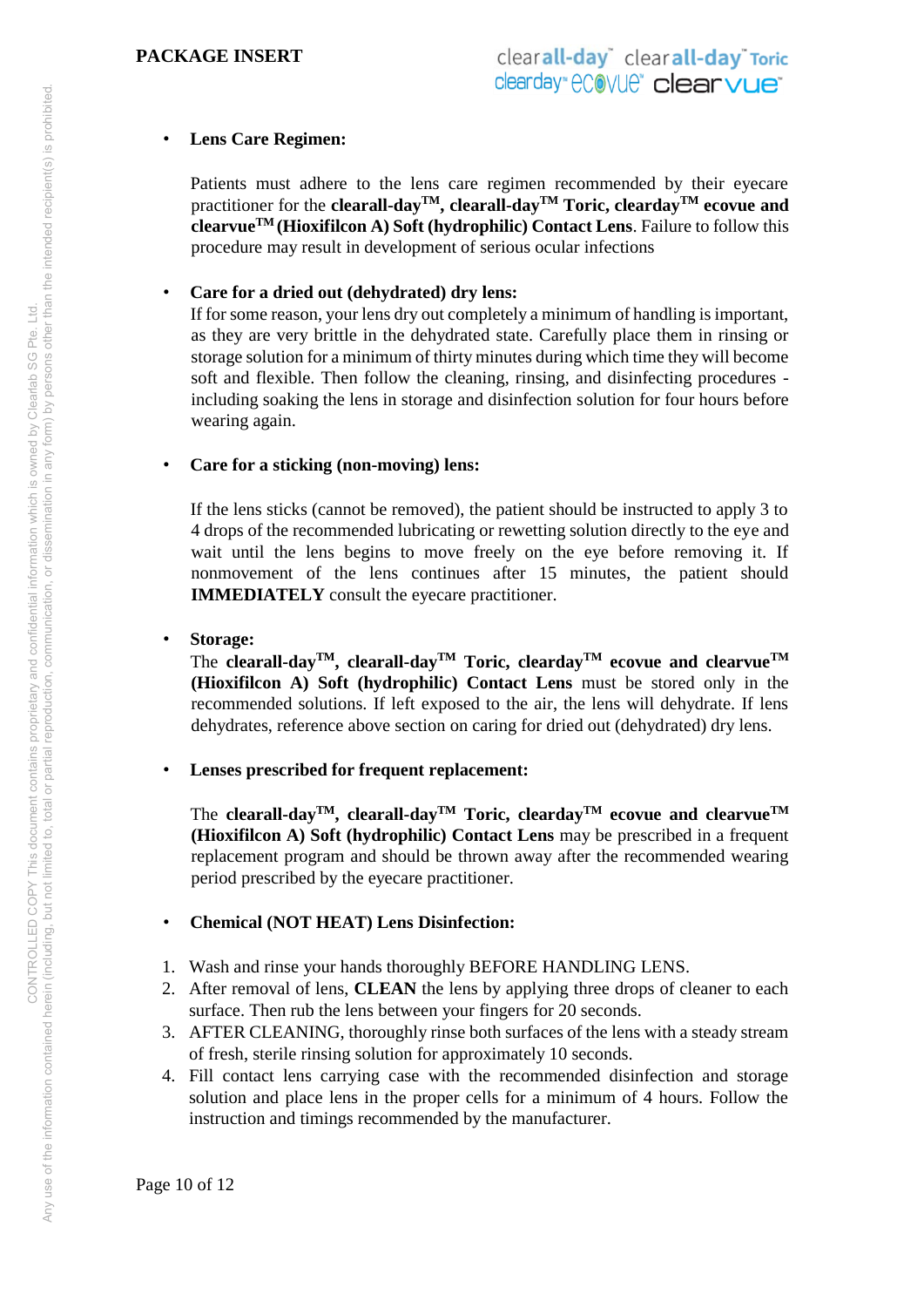### Note: **DO NOT HEAT THE DISINFECTION SOLUTION AND LENS.**

Caution: Lenses that are chemically disinfected may absorb ingredients from the disinfecting solution, which may be irritating to the eyes. A thorough rinse in fresh, sterile rinsing solution prior to placement on the eye should reduce the potential for irritation.

#### **STORAGE CONDITIONS:**

Store lenses between 1°C to 45°C.

#### **LENS DEPOSITS AND USE OF ENZYMATIC CLEANER:**

Enzyme cleaning may be recommended by the eyecare practitioner. Enzyme cleaning removes protein deposits on the lens. These deposits cannot be removed with regular cleaners. Removing protein deposits is important for the well being of the patient's lens and eyes. If these deposits are not removed, they can damage the lens and cause irritation.

Enzyme cleaning does NOT replace routine daily cleaning and disinfecting. For enzyme cleaning, the patient should carefully follow the instructions in the enzymatic cleaning labeling.

### **RECOMMENDED LENS CARE PRODUCTS:**

The eyecare practitioner should recommend a care system that is appropriate for the **clearalldayTM, clearall-dayTM Toric, cleardayTM ecovue and clearvueTM (Hioxifilcon A) Soft (hydrophilic) Contact Lens**. Each lens care product contains specific instructions for use and important safety information, which should be read and carefully followed.

#### **EMERGENCIES:**

The patient should be informed that if chemicals of any kind (household products, gardening solutions, laboratory chemicals, etc.) are splashed into the eyes, the patient should:

# **FLUSH EYES IMMEDIATELY WITH TAP WATER AND IMMEDIATELY CONTACT THE EYECARE PRACTITIONER OR VISIT A HOSPITAL EMERGENCY ROOM WITHOUT DELAY.**

#### **HOW SUPPLIED:**

Each lens is supplied sterile in blister packs in bicarbonate buffered aqueous solution with poloxamer. The blister pack is marked with the base curve, diameter, dioptric power, manufacturing lot number, and expiration date of the lens.

# **REPORTING OF ADVERSE REACTIONS:**

All serious adverse experiences and adverse reactions observed in patients wearing the **clearall-dayTM, clearall-dayTM Toric, cleardayTM ecovue and clearvueTM (Hioxifilcon A) Soft (hydrophilic) Contact Lens** or experienced with the lens should be reported to:

Page 11 of 12